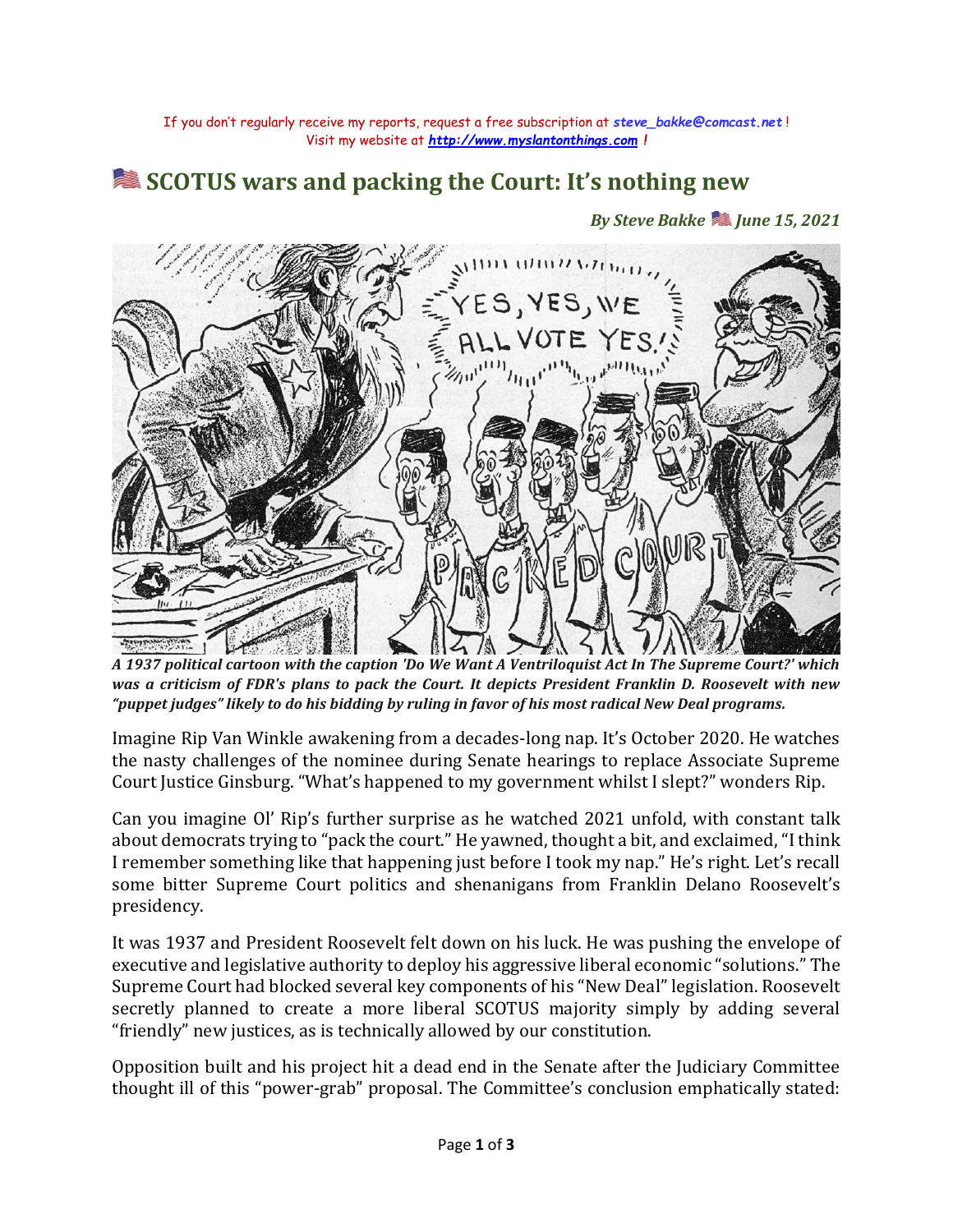## **"***It is a measure which should be so emphatically rejected that its parallel will never again be presented……"*

It's now 2021, and the issue isn't yet dead. President Trump's success nominating conservative justices inspired democrats to consider court packing after defeating Trump in the 2020 election. Given the 50/50 status in the Senate, success at packing requires 100% democrat support, but Virginia democrat Senator Manchin, and possibly others, won't support the effort, so perhaps this skirmish has ended.

Here are some other interesting "SCOTUS wars":

- 1805: Republican President Thomas Jefferson successfully "arranged" the impeachment Federalist Justice Samuel Chase. Republican Senators weren't convinced, and Chase was acquitted.
- 1987: Robert Bork, a Reagan nominee, was denied confirmation. His reputation was brutally pilloried by Ted Kennedy and others. Being "borked," became a popular term.
- 1991: Clarence Thomas was "borked" by Joe Biden, Judiciary Committee Chair. Referring to unsubstantiated sexual harassment charges, Thomas called it a "high-tech lynching." He was confirmed.



*Mallard Fillmore by Bruce Tinsley – A clever cartoon from the 2020 presidential election*

- 1992: Biden declared that the Senate wouldn't consider a "Bush 41" court nomination during his entire last year as President. This became "The Biden Rule."
- 2006: Then-Senator Obama publicly supported a filibuster to block confirmation of Justice Alito.
- 2007: 19 months before the end of "Bush 43's" term, Senator Schumer declared that the lame-duck President would likely get no nominees approved by the Senate.
- 2016: Applying the Biden Rule, Republicans blocked the nomination of Merrick Garland to fill Justice Scalia's chair.
- 2017: The Garland strategy paid off when Trump successfully appointed Neil Gorsuch after employing the "nuclear option" to break a democrat filibuster.
- 2018: Trump's nomination of Bret Kavanaugh turned into days of brutal attempts at character assassination. The accusations were discredited. Kavanaugh was confirmed.
- 2020: Amy Coney Barrett replaced ionic Ruth Bader Ginsberg despite foolish attacks implying Barrett was disingenuous and dangerous. Eventually, churlish democrats boycotted the Judicial Committee vote.